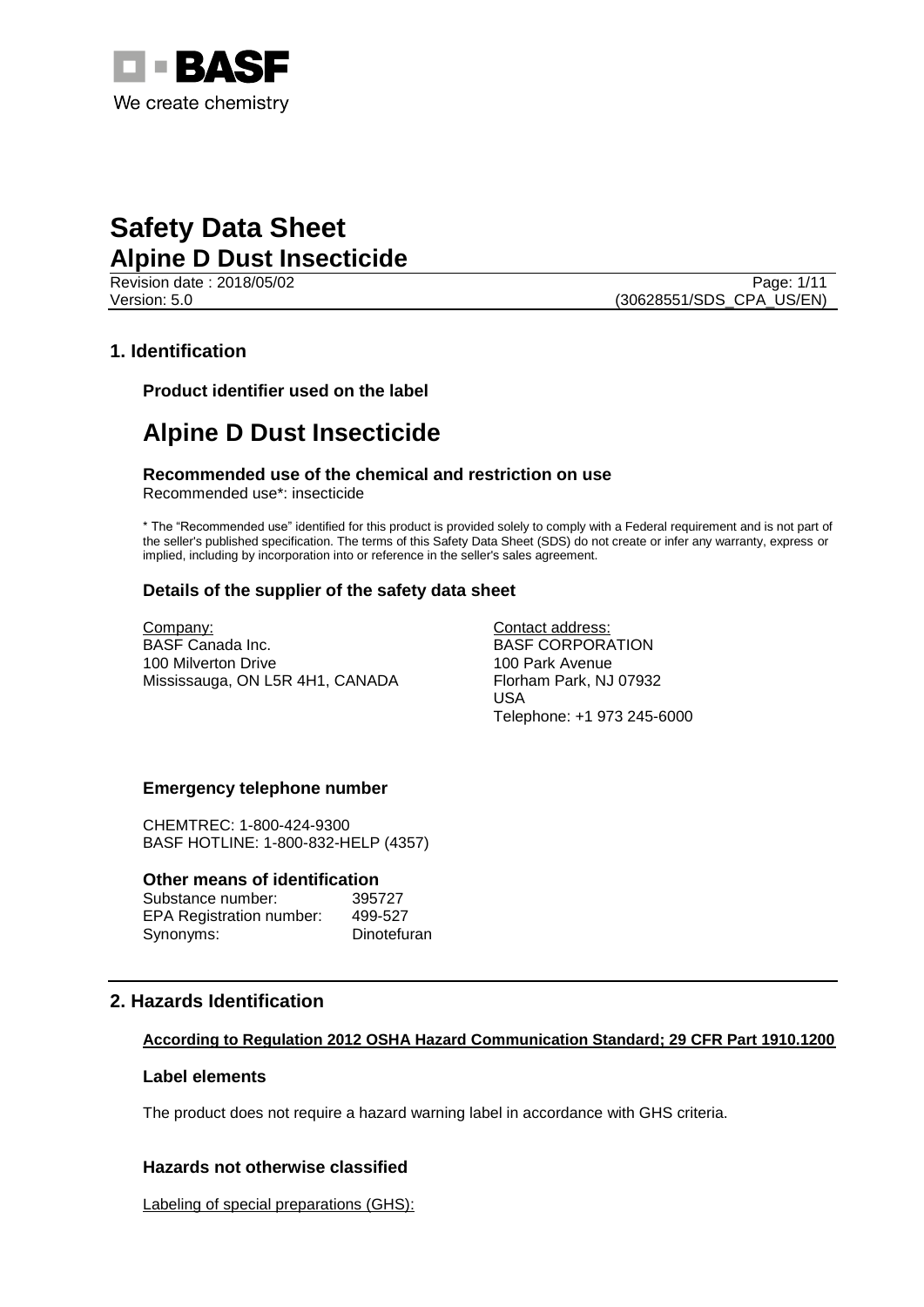Revision date : 2018/05/02 Page: 2/11

Version: 5.0 (30628551/SDS\_CPA\_US/EN)

The following percentage of the mixture consists of components(s) with unknown hazards regarding the acute toxicity: 7 % dermal

The following percentage of the mixture consists of components(s) with unknown hazards regarding the acute toxicity: 2 % Inhalation - dust

This product is not combustible in the form in which it is shipped by the manufacturer, but may form a combustible dust through downstream activities (e.g. grinding, pulverizing) that reduce its particle size.

# **3. Composition / Information on Ingredients**

# **According to Regulation 2012 OSHA Hazard Communication Standard; 29 CFR Part 1910.1200**

| <b>CAS Number</b> | Weight %      | <b>Chemical name</b>  |
|-------------------|---------------|-----------------------|
| 165252-70-0       | $0.25 \%$     | Dinotefuran technical |
| 1309-37-1         | $1.0 - 3.0\%$ | Iron oxide            |
| 1344-28-1         | $3.0 - 7.0\%$ | Aluminum oxide        |
| 61790-53-2        | $< 99.0\%$    | Diatomaceous Earth    |

# **4. First-Aid Measures**

## **Description of first aid measures**

## **General advice:**

Remove contaminated clothing.

## **If inhaled:**

Keep patient calm, remove to fresh air.

## **If on skin:**

Wash thoroughly with soap and water.

## **If in eyes:**

Wash affected eyes for at least 15 minutes under running water with eyelids held open.

## **If swallowed:**

Rinse mouth and then drink plenty of water.

# **Most important symptoms and effects, both acute and delayed**

Symptoms: No significant reaction of the human body to the product known.

## **Indication of any immediate medical attention and special treatment needed**

Note to physician

Treatment: Symptomatic treatment (decontamination, vital functions).

# **5. Fire-Fighting Measures**

# **Extinguishing media**

Suitable extinguishing media: foam, dry powder, carbon dioxide, water spray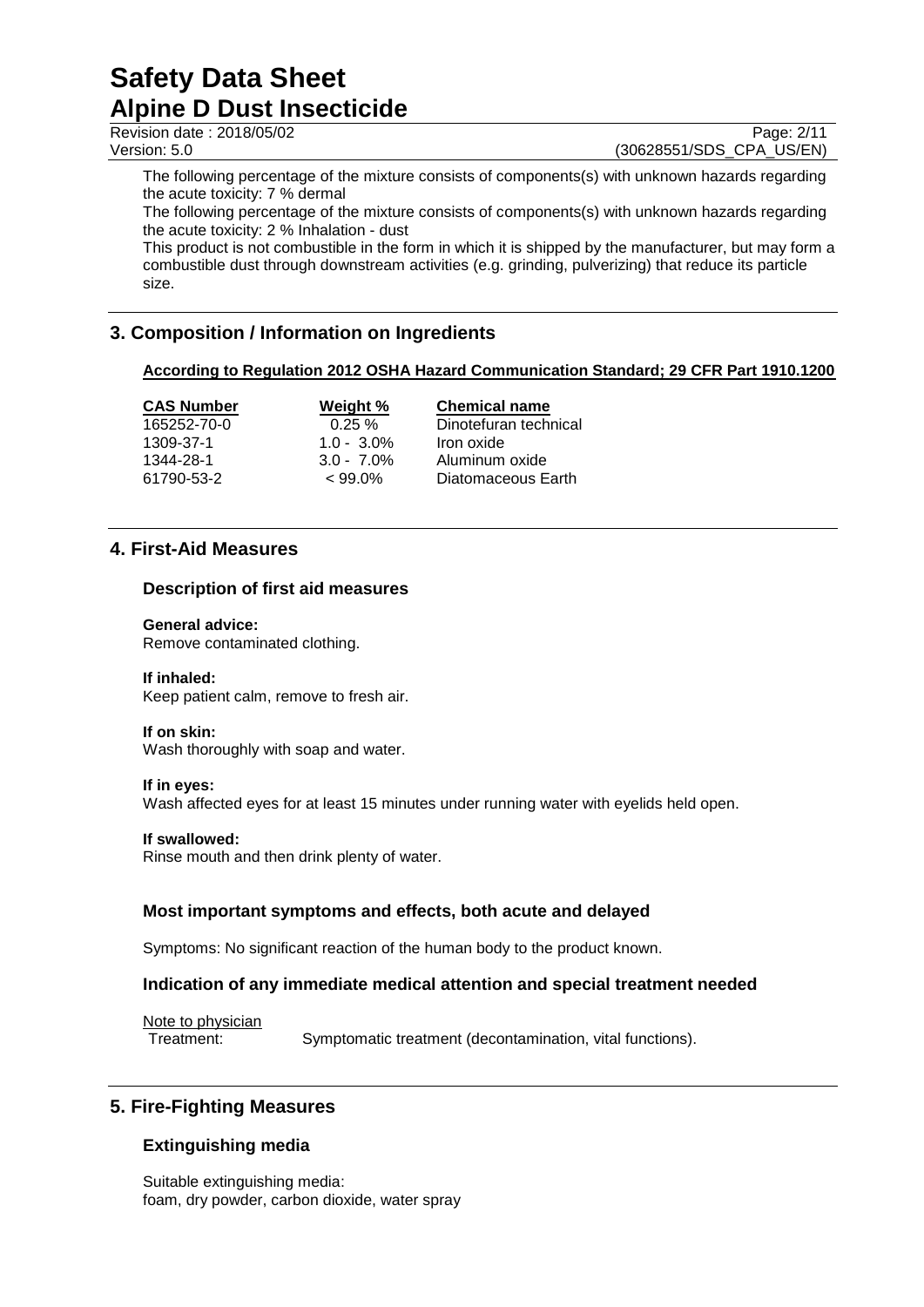Revision date : 2018/05/02 Page: 3/11

## **Special hazards arising from the substance or mixture**

Hazards during fire-fighting:

carbon monoxide, carbon dioxide, nitrogen dioxide, nitrogen oxide, If product is heated above decomposition temperature, toxic vapours will be released. The substances/groups of substances mentioned can be released in case of fire.

## **Advice for fire-fighters**

Protective equipment for fire-fighting: Firefighters should be equipped with self-contained breathing apparatus and turn-out gear.

## **Further information:**

Evacuate area of all unnecessary personnel. Contain contaminated water/firefighting water. Do not allow to enter drains or waterways. Dusty conditions may ignite explosively in the presence of an ignition source causing flash fire.

# **6. Accidental release measures**

## Further accidental release measures:

Avoid dispersal of dust in the air (i.e., clearing dust surfaces with compressed air). Avoid the formation and build-up of dust - danger of dust explosion. Dust in sufficient concentration can result in an explosive mixture in air. Handle to minimize dusting and eliminate open flame and other sources of ignition.

## **Personal precautions, protective equipment and emergency procedures**

Take appropriate protective measures. Clear area. Shut off source of leak only under safe conditions. Extinguish sources of ignition nearby and downwind. Ensure adequate ventilation. Wear suitable personal protective clothing and equipment.

## **Environmental precautions**

Do not discharge into the subsoil/soil. Do not discharge into drains/surface waters/groundwater. Contain contaminated water/firefighting water. A spill of or in excess of the reportable quantity requires notification to state, local and national emergency authorities. This product is not regulated by CERCLA ('Superfund').

## **Methods and material for containment and cleaning up**

Dike spillage. Sweep/shovel up. Avoid raising dust. Use wet cleaning methods when applicable. Place into suitable containers for reuse or disposal in a licensed facility. Spilled substance/product should be recovered and applied according to label rates whenever possible. If application of spilled substance/product is not possible, then spills should be contained, solidified, and placed in suitable containers for disposal. After decontamination, spill area can be washed with water. Collect wash water for approved disposal.

## **7. Handling and Storage**

## **Precautions for safe handling**

RECOMMENDATIONS ARE FOR MANUFACTURING, COMMERCIAL BLENDING, AND PACKAGING WORKERS. PESTICIDE APPLICATORS & WORKERS must refer to the Product Label and Directions for Use attached to the product. Provide good ventilation of working area (local exhaust ventilation if necessary). Keep away from sources of ignition - No smoking. Keep container tightly sealed. Protect against heat. Handle and open container with care. Do not open until ready to use. Once container is opened, content should be used as soon as possible. Provide means for controlling leaks and spills. Follow label warnings even after container is emptied. The substance/ product may be handled only by appropriately trained personnel. Avoid all direct contact with the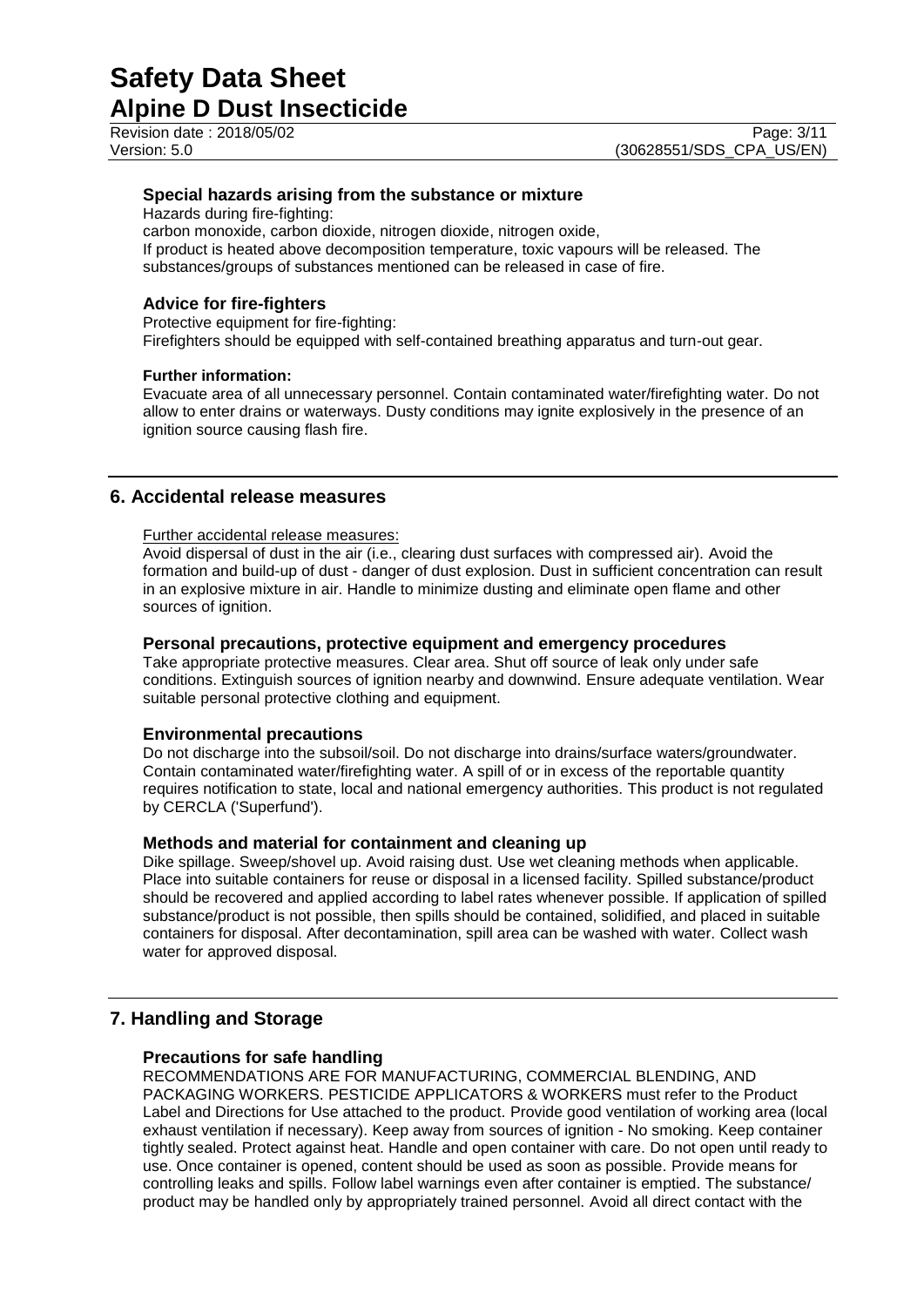| Revision date: 2018/05/02 | Page: 4/11               |
|---------------------------|--------------------------|
| Version: 5.0              | (30628551/SDS CPA US/EN) |

substance/product. Avoid contact with the skin, eyes and clothing. Avoid inhalation of dusts/mists/vapours. Wear suitable personal protective clothing and equipment.

## Protection against fire and explosion:

The relevant fire protection measures should be noted. Fire extinguishers should be kept handy. Avoid all sources of ignition: heat, sparks, open flame. Avoid extreme heat. Ground all transfer equipment properly to prevent electrostatic discharge. Electrostatic discharge may cause ignition. Avoid dust formation. Dust in sufficient concentration can result in an explosive mixture in air. Handle to minimize dusting and eliminate open flame and other sources of ignition. Routine housekeeping should be instituted to ensure that dusts do not accumulate on surfaces. Dry powders can build static electricity charges when subjected to the friction of transfer and mixing operations. Provide adequate precautions, such as electrical grounding and bonding, or inert atmospheres. Refer to NFPA 654, Standard for the Prevention of Fire and Dust Explosions from the Manufacturing, Processing, and Handling of Combustible Particulate Solids (2013 Edition) for safe handling.

## **Conditions for safe storage, including any incompatibilities**

Segregate from incompatible substances. Segregate from foods and animal feeds. Segregate from textiles and similar materials.

Further information on storage conditions: Keep only in the original container in a cool, dry, wellventilated place away from ignition sources, heat or flame. Protect containers from physical damage. Protect against contamination. The authority permits and storage regulations must be observed.

## Storage stability:

May be kept indefinitely if stored properly. If an expiry date is mentioned on the packaging/label this takes priority over the statements on storage duration in this safety data sheet.

# **8. Exposure Controls/Personal Protection**

**Components with occupational exposure limits**

**Users of a pesticidal product should refer to the product label for personal protective equipment requirements.**

| Iron oxide         | OSHA PEL         | PEL 10 mg/m3 fumes/smoke; TWA value 10<br>mg/m3 fumes/smoke;                                                                                                                                                                                                                                   |
|--------------------|------------------|------------------------------------------------------------------------------------------------------------------------------------------------------------------------------------------------------------------------------------------------------------------------------------------------|
|                    | <b>ACGIH TLV</b> | TWA value 5 mg/m3 Respirable fraction;                                                                                                                                                                                                                                                         |
| Aluminum oxide     | <b>OSHA PEL</b>  | PEL 5 mg/m3 Respirable fraction; PEL 15<br>mg/m3 Total dust; TWA value 5 mg/m3<br>Respirable fraction; TWA value 10 mg/m3<br>Total dust:                                                                                                                                                       |
|                    | <b>ACGIH TLV</b> | TWA value 1 mg/m3 Respirable fraction;                                                                                                                                                                                                                                                         |
| Diatomaceous Earth | <b>OSHA PEL</b>  | TWA value 6 mg/m3; TWA value 0.8 mg/m3;<br>The exposure limit is calculated from the<br>equation, 80mg/m3)/(%SiO2), using a value of<br>100% SiO2. Lower percentages of SiO2 will yield<br>higher exposure limits.<br>TWA value 20 millions of particles per cubic foot<br>of air $\therefore$ |

## **Advice on system design:**

Whenever possible, engineering controls should be used to minimize the need for personal protective equipment. It is recommended that all dust control equipment such as local exhaust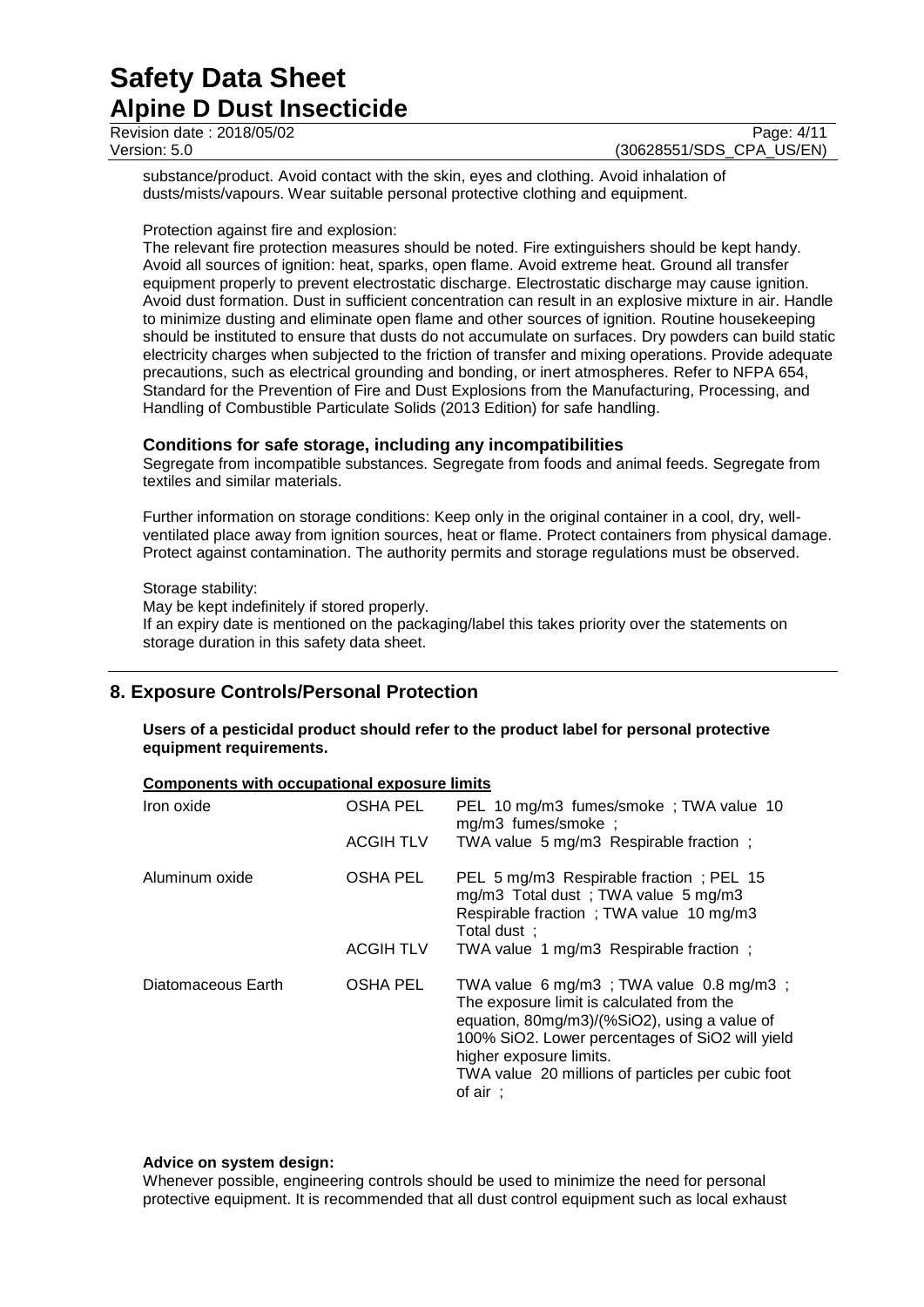Revision date : 2018/05/02 Page: 5/11

Version: 5.0 (30628551/SDS\_CPA\_US/EN)

ventilation and material transport systems involved in handling of this product contain explosion relief vents or an explosion suppression system or an oxygen deficient environment. Ensure that dusthandling systems (such as exhaust ducts, dust collectors, vessels, and processing equipment) are designed in a manner to prevent the escape of dust into the work area (i.e., there is no leakage from the equipment). Use only appropriately classified electrical equipment and powered industrial trucks.

## **Personal protective equipment**

## **RECOMMENDATIONS FOR MANUFACTURING, COMMERCIAL BLENDING, AND PACKAGING WORKERS:**

## **Respiratory protection:**

Wear respiratory protection if ventilation is inadequate. Wear a NIOSH-certified (or equivalent) organic vapour/particulate respirator. For situations where the airborne concentrations may exceed the level for which an air purifying respirator is effective, or where the levels are unknown or Immediately Dangerous to Life or Health (IDLH), use NIOSH-certified full facepiece pressure demand self-contained breathing apparatus (SCBA) or a full facepiece pressure demand supplied-air respirator (SAR) with escape provisions.

## **Hand protection:**

Chemical resistant protective gloves, Protective glove selection must be based on the user's assessment of the workplace hazards.

## **Eye protection:**

Safety glasses with side-shields. Tightly fitting safety goggles (chemical goggles). Wear face shield if splashing hazard exists.

## **Body protection:**

Body protection must be chosen depending on activity and possible exposure, e.g. head protection, apron, protective boots, chemical-protection suit.

## **General safety and hygiene measures:**

RECOMMENDATIONS FOR MANUFACTURING, COMMERCIAL BLENDING, AND PACKAGING WORKERS Wear long sleeved work shirt and long work pants in addition to other stated personal protective equipment. Work place should be equipped with a shower and an eye wash. Handle in accordance with good industrial hygiene and safety practice.

# **9. Physical and Chemical Properties**

| Form:                  | powder                                                       |
|------------------------|--------------------------------------------------------------|
| Odour:                 | earthy                                                       |
| Odour threshold:       | Not determined due to potential health hazard by inhalation. |
| Colour:                | white                                                        |
| pH value:              | approx. $7 - 8$                                              |
|                        | $(1\%$ (m), 22.5 °C)                                         |
| Melting point:         | 760 °C                                                       |
| Boiling point:         | not applicable                                               |
| Flash point:           | not applicable                                               |
| Flammability:          | Based on the structure or composition                        |
|                        | there is no indication of flammability                       |
| Lower explosion limit: | As a result of our experience with this                      |
|                        | product and our knowledge of its                             |
|                        | composition we do not expect any                             |
|                        | hazard as long as the product is used                        |
|                        | appropriately and in accordance with                         |
|                        | the intended use.                                            |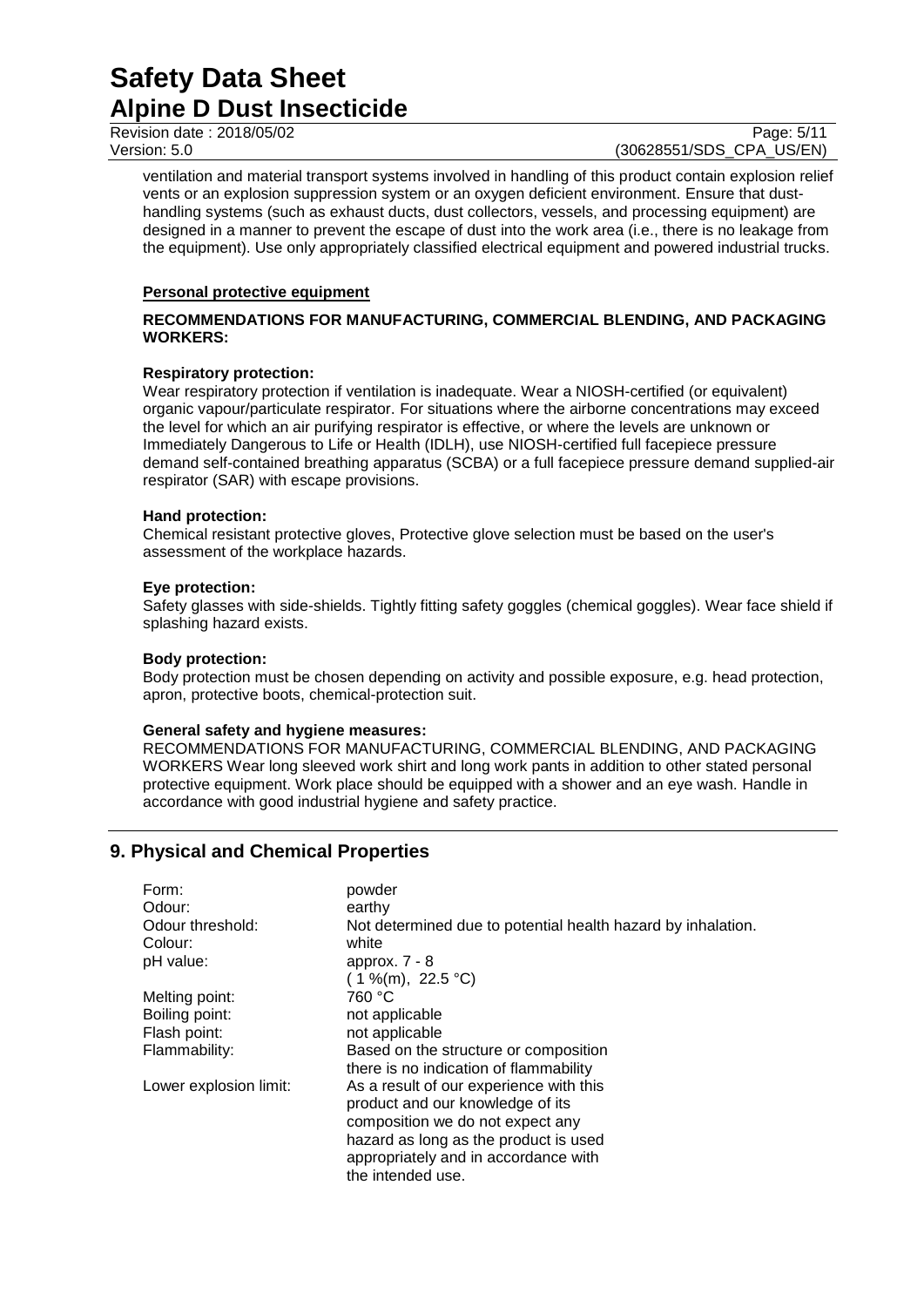| Revision date: 2018/05/02<br>Version: 5.0 | Page: 6/11<br>(30628551/SDS_CPA_US/EN)                                                                                                                                                                                |
|-------------------------------------------|-----------------------------------------------------------------------------------------------------------------------------------------------------------------------------------------------------------------------|
| Upper explosion limit:                    | As a result of our experience with this<br>product and our knowledge of its<br>composition we do not expect any<br>hazard as long as the product is used<br>appropriately and in accordance with<br>the intended use. |
| Vapour density:                           | not applicable                                                                                                                                                                                                        |
| Self-ignition                             | Based on its structural properties the                                                                                                                                                                                |
| temperature:                              | product is not classified as self-<br>igniting.                                                                                                                                                                       |
| Thermal decomposition:                    | carbon monoxide, carbon dioxide, nitrogen dioxide, nitrogen<br>oxide                                                                                                                                                  |
|                                           | Stable at ambient temperature. If product is heated above                                                                                                                                                             |
|                                           | decomposition temperature toxic vapours may be released. To<br>avoid thermal decomposition, do not overheat.                                                                                                          |
| Solubility in water:                      | dispersible                                                                                                                                                                                                           |
| Evaporation rate:                         | not applicable                                                                                                                                                                                                        |
| Other Information:                        | If necessary, information on other physical and chemical<br>parameters is indicated in this section.                                                                                                                  |

# **10. Stability and Reactivity**

## **Reactivity**

No hazardous reactions if stored and handled as prescribed/indicated.

Corrosion to metals: Corrosive effects to metal are not anticipated.

## Oxidizing properties:

Based on its structural properties the product is not classified as oxidizing.

## **Chemical stability**

The product is stable if stored and handled as prescribed/indicated.

## **Possibility of hazardous reactions**

The product is chemically stable.

## **Conditions to avoid**

Avoid all sources of ignition: heat, sparks, open flame. Avoid prolonged storage. Avoid electro-static discharge. Avoid contamination. Avoid prolonged exposure to extreme heat. Avoid extreme temperatures. This product may form an explosive mixture if: 1. the dust is suspended in the atmosphere as a dust cloud AND 2. the concentration of the dust is above the lower explosion limit (LEL) AND 3. the limiting oxygen concentration (LOC) is exceeded.

## **Incompatible materials**

organic acids

## **Hazardous decomposition products**

Decomposition products:

No hazardous decomposition products if stored and handled as prescribed/indicated., Prolonged thermal loading can result in products of degradation being given off.

Thermal decomposition:

Possible thermal decomposition products: carbon monoxide, carbon dioxide, nitrogen dioxide, nitrogen oxide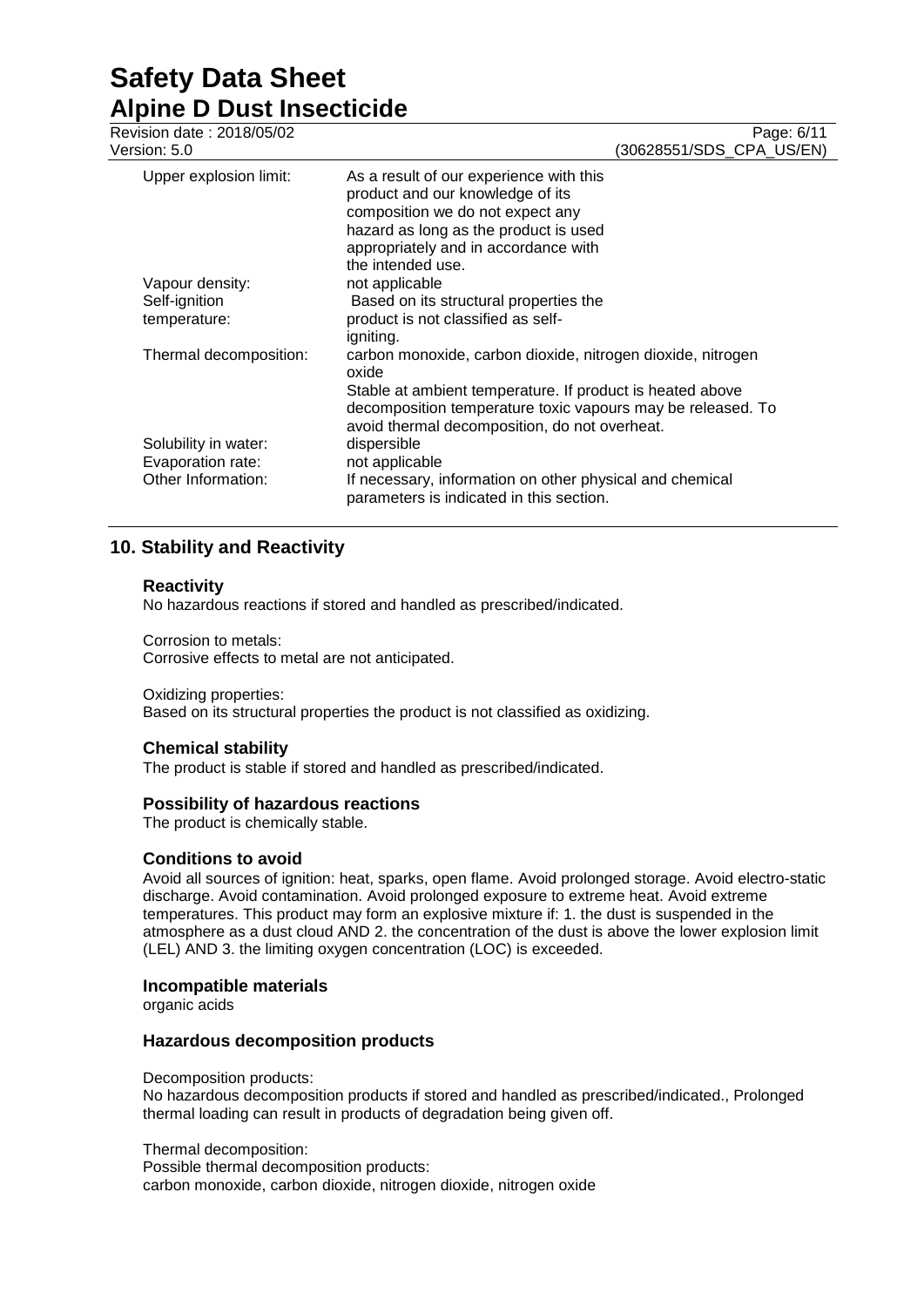Revision date : 2018/05/02 Page: 7/11

Version: 5.0 (30628551/SDS\_CPA\_US/EN)

Stable at ambient temperature. If product is heated above decomposition temperature toxic vapours may be released. To avoid thermal decomposition, do not overheat.

# **11. Toxicological information**

## **Primary routes of exposure**

Routes of entry for solids and liquids are ingestion and inhalation, but may include eye or skin contact. Routes of entry for gases include inhalation and eye contact. Skin contact may be a route of entry for liquefied gases.

# **Acute Toxicity/Effects**

#### **Acute toxicity**

Assessment of acute toxicity: Relatively nontoxic after single ingestion. Relatively nontoxic after short-term skin contact. Relatively nontoxic after short-term inhalation.

**Oral** Type of value: LD50 Species: rat

Value: > 5,000 mg/kg

Inhalation Type of value: LC50 Species: rat Value: > 2.08 mg/l Exposure time: 4 h No mortality was observed.

**Dermal** Type of value: LD50 Species: rat Value: > 5,000 mg/kg

Irritation / corrosion

Assessment of irritating effects: May cause moderate but temporary irritation to the eyes. May cause slight irritation to the skin.

**Skin** Species: rabbit Result: non-irritant

Eye Species: rabbit Result: non-irritant

**Sensitization** Assessment of sensitization: Skin sensitizing effects were not observed in animal studies.

modified Buehler test Species: guinea pig Result: Non-sensitizing.

## **Chronic Toxicity/Effects**

Repeated dose toxicity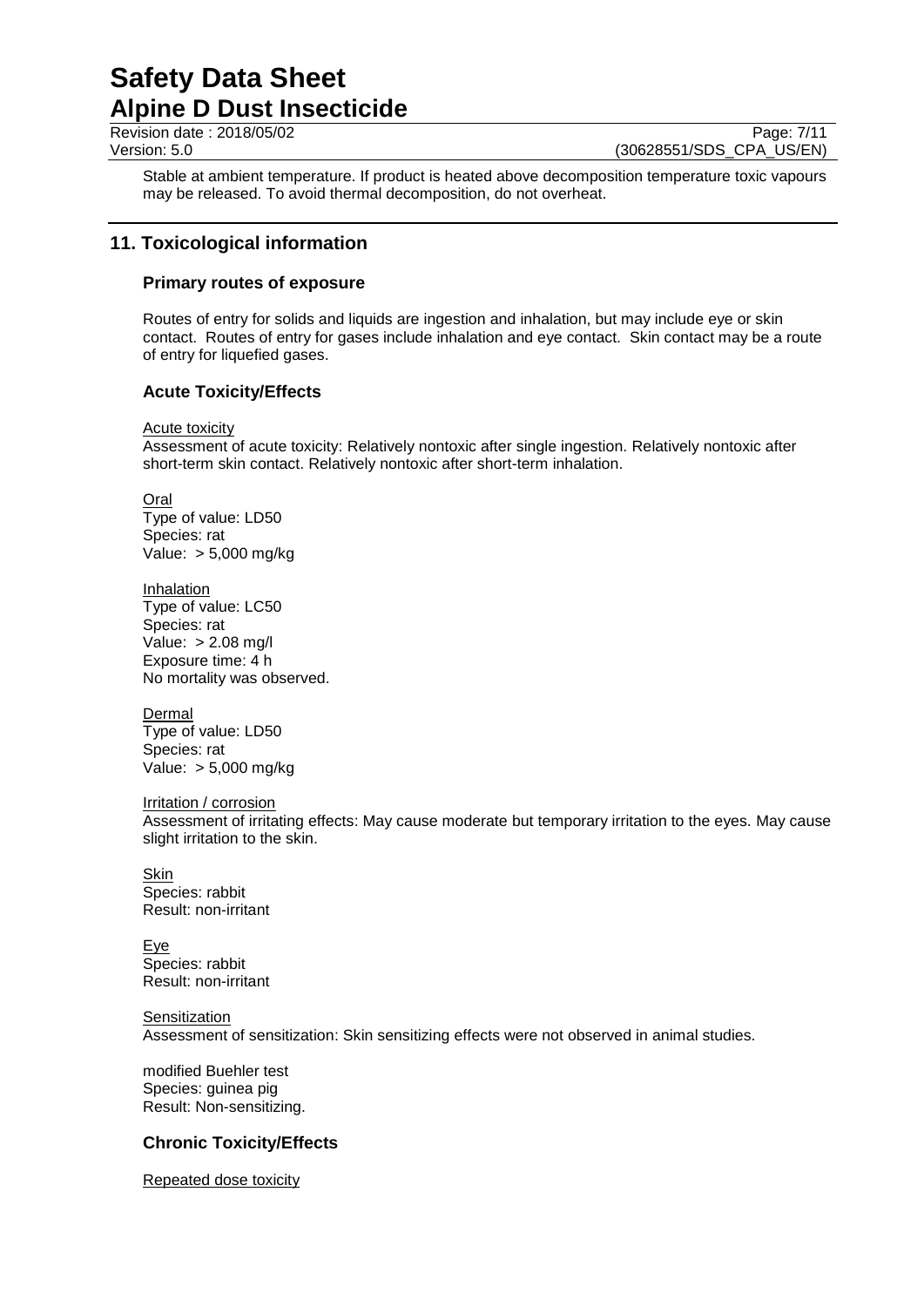Revision date : 2018/05/02 Page: 8/11

Version: 5.0 (30628551/SDS\_CPA\_US/EN)

Assessment of repeated dose toxicity: The product has not been tested. The statement has been derived from the properties of the individual components.

#### *Information on: Kieselgur*

*Assessment of repeated dose toxicity: Based on available Data, the classification criteria are not met.*

#### *Information on: Aluminum oxide*

*Assessment of repeated dose toxicity: Repeated inhalative uptake of the substance did not cause substance-related effects.*

#### *Information on: Iron oxide*

*Assessment of repeated dose toxicity: Short-term inhalation (5 days) of low aerosol concentrations did not cause substance-specific effects in animial studies. The substance may cause increase in lung mass and lung tissue changes after repeated inhalation.*

*Chronic exposures have been known to produce pneumoconiosis (chronic inflammatory and fibrotic lung disease).*

----------------------------------

#### Genetic toxicity

Assessment of mutagenicity: The product has not been tested. The statement has been derived from the properties of the individual components. Mutagenicity tests revealed no genotoxic potential.

#### **Carcinogenicity**

Assessment of carcinogenicity: The product has not been tested. The statement has been derived from the properties of the individual components. The results of various animal studies gave no indication of a carcinogenic effect.

#### Reproductive toxicity

Assessment of reproduction toxicity: The product has not been tested. The statement has been derived from the properties of the individual components. The results of animal studies gave no indication of a fertility impairing effect.

#### **Teratogenicity**

Assessment of teratogenicity: The product has not been tested. The statement has been derived from the properties of the individual components. Animal studies gave no indication of a developmental toxic effect at doses that were not toxic to the parental animals.

## Other Information

Misuse can be harmful to health.

## **Symptoms of Exposure**

No significant reaction of the human body to the product known.

## **12. Ecological Information**

## **Toxicity**

Aquatic toxicity Assessment of aquatic toxicity: There is a high probability that the product is not acutely harmful to fish. There is a high probability that the product is not acutely harmful to aquatic invertebrates.

Toxicity to fish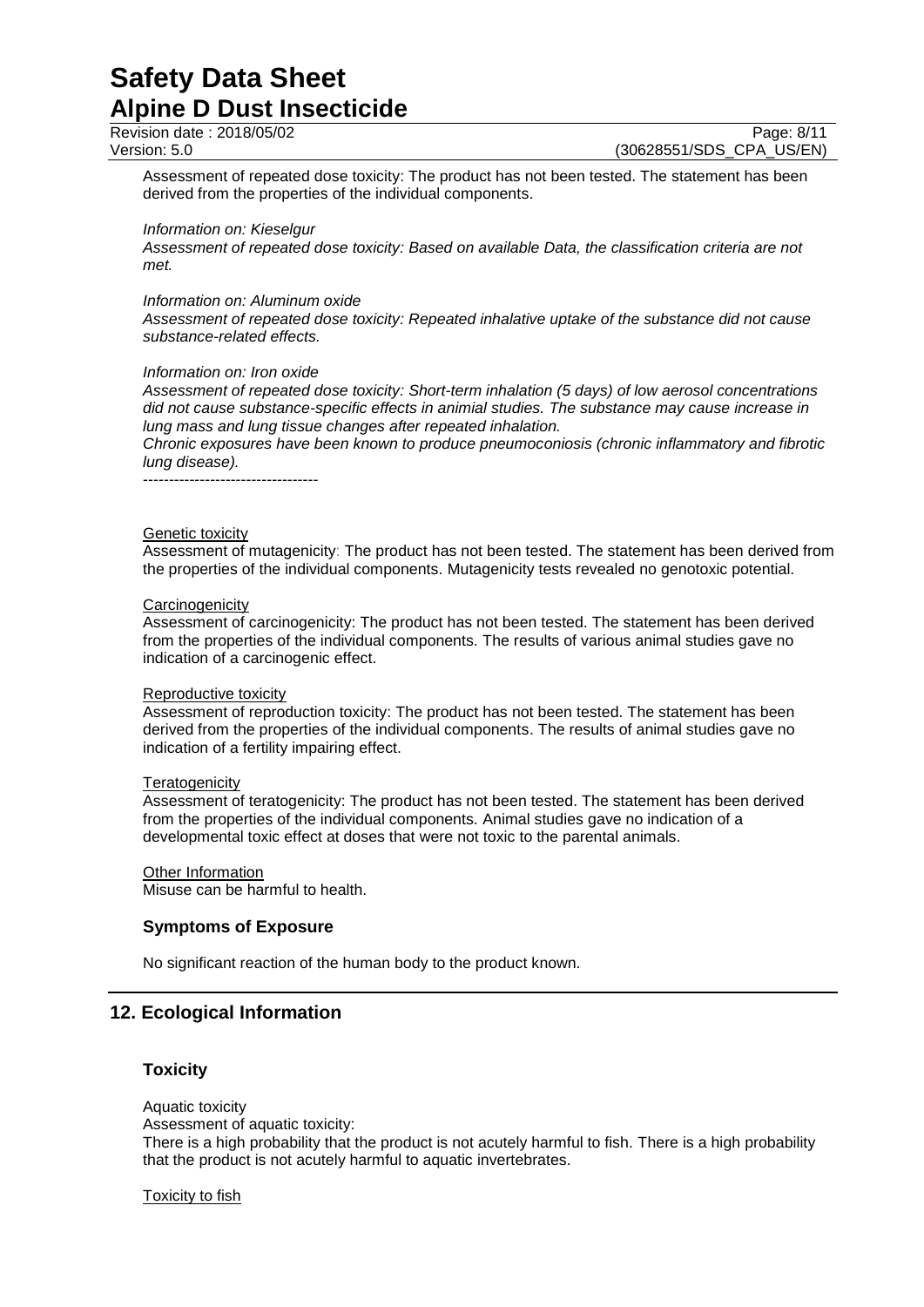Page: 9/11

Version: 5.0 (30628551/SDS\_CPA\_US/EN)

*Information on: Dinotefuran technical LC50 (96 h) > 100 mg/l, Oncorhynchus mykiss LC50 (96 h) > 100 mg/l, Cyprinus carpio* ----------------------------------

## Aquatic invertebrates

*Information on: Dinotefuran technical EC50 (48 h) > 1,000 mg/l, Daphnia magna EC50 (96 h) 0.79 mg/l, Mysidopsis bahia* ----------------------------------

**Persistence and degradability**

Assessment biodegradation and elimination (H2O) The product has not been tested. The statement has been derived from the properties of the individual components.

## **Bioaccumulative potential**

Assessment bioaccumulation potential The product has not been tested. The statement has been derived from the properties of the individual components.

Assessment bioaccumulation potential

*Information on: Dinotefuran technical*

*Because of the n-octanol/water distribution coefficient (log Pow) accumulation in organisms is not to be expected.*

----------------------------------

## **Mobility in soil**

Assessment transport between environmental compartments The product has not been tested. The statement has been derived from the properties of the individual components.

*Information on: Dinotefuran technical*

*Following exposure to soil, the product trickles away and can - dependant on degradation - be transported to deeper soil areas with larger water loads.*  $-$ 

## **Additional information**

Other ecotoxicological advice: Do not discharge product into the environment without control.

## **13. Disposal considerations**

## **Waste disposal of substance:**

Pesticide wastes are regulated. If pesticide wastes cannot be disposed of according to label instructions, contact the State Pesticide or Environmental Control Agency or the Hazardous Waste representative at the nearest EPA Regional Office for guidance.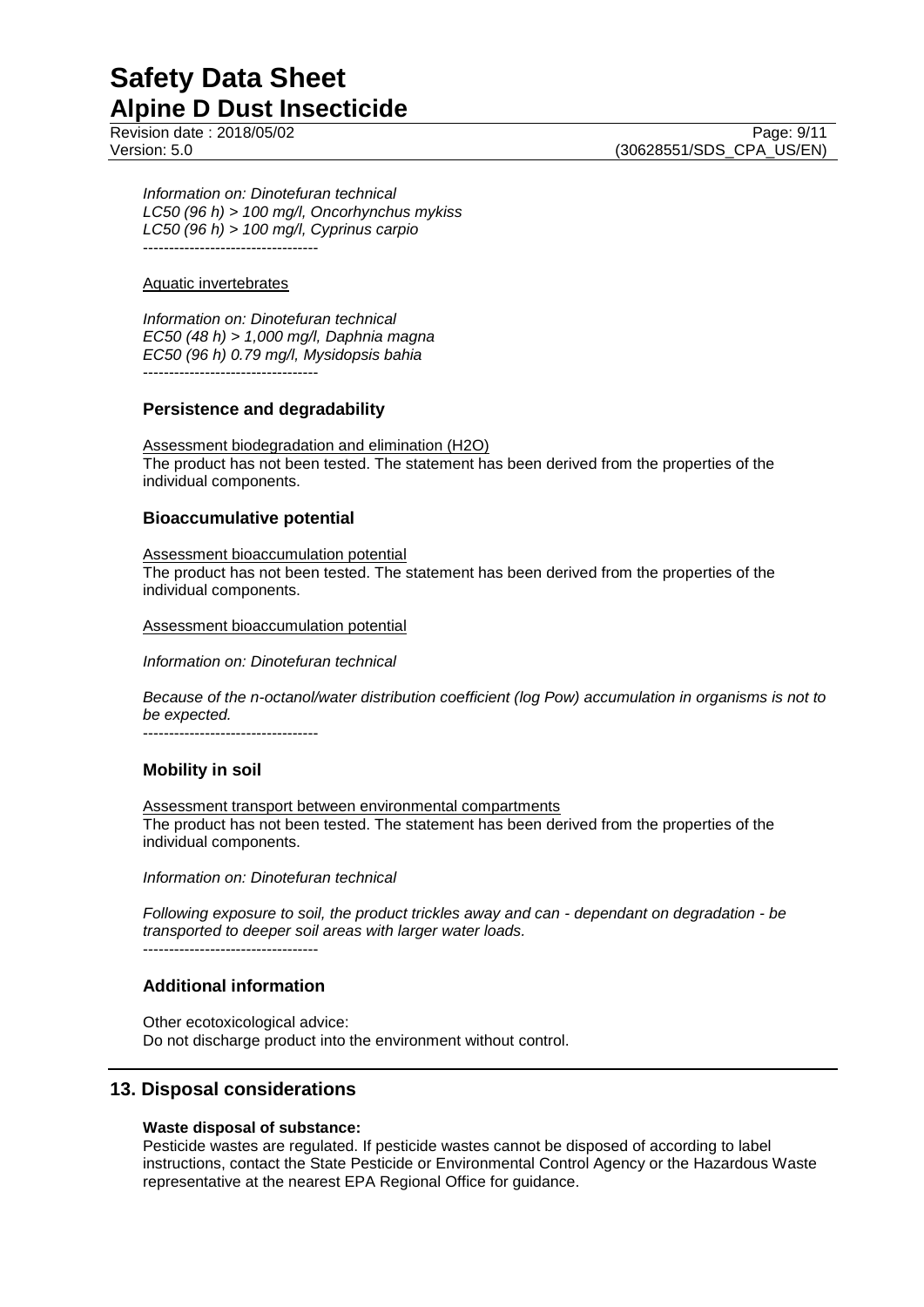## **Container disposal:**

Rinse thoroughly at least three times (triple rinse) in accordance with EPA recommendations. Consult state or local disposal authorities for approved alternative procedures such as container recycling. Recommend crushing, puncturing or other means to prevent unauthorized use of used containers.

# **14. Transport Information**

**Land transport** USDOT

Not classified as a dangerous good under transport regulations

**Sea transport** IMDG

Not classified as a dangerous good under transport regulations

**Air transport** IATA/ICAO

Not classified as a dangerous good under transport regulations

# **15. Regulatory Information**

## **Federal Regulations**

**Registration status:**

Crop Protection TSCA, US released / exempt

Chemical TSCA, US released / exempt

Pesticide

**EPCRA 311/312 (Hazard categories):** Refer to SDS section 2 for GHS hazard classes applicable for this product.

| <b>CAS Number</b> | <b>Chemical name</b> |
|-------------------|----------------------|
| 1309-37-1         | Iron oxide           |
| 1344-28-1         | Aluminum oxide       |
| 61790-53-2        | Diatomaceous Earth   |
| 1309-37-1         | Iron oxide           |
| 1344-28-1         | Aluminum oxide       |
| 61790-53-2        | Diatomaceous Earth   |
| 1309-37-1         | Iron oxide           |
| 1344-28-1         | Aluminum oxide       |
| 61790-53-2        | Diatomaceous Earth   |
|                   |                      |

**Safe Drinking Water & Toxic Enforcement Act, CA Prop. 65:**

**BASF Risk Assessment, CA Prop. 65:**

Revision date : 2018/05/02 Page: 10/11<br>Version: 5.0 (30628551/SDS\_CPA\_US/EN) (30628551/SDS\_CPA\_US/EN)